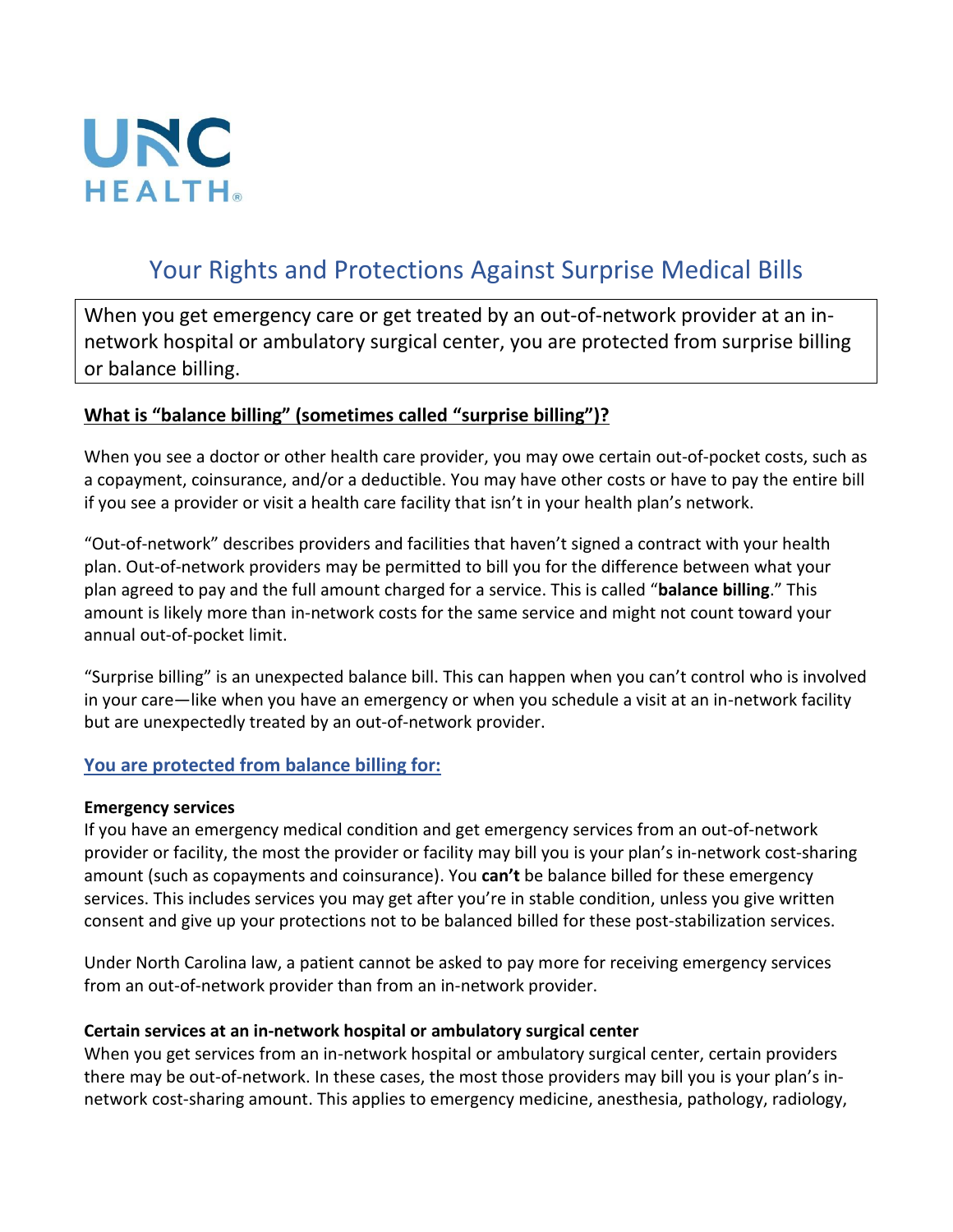laboratory, neonatology, assistant surgeon, hospitalist, or intensivist services. These providers **can't** balance bill you and may **not** ask you to give up your protections not to be balance billed.

If you get other services at these in-network facilities, out-of-network providers **can't** balance bill you, unless you give written consent and give up your protections.

# **You're never required to give up your protections from balance billing. You also aren't required to get care out-of-network. You can choose a provider or facility in your plan's network.**

Under North Carolina law, a patient does not have to pay more for seeing an out-of-network provider if no in-network provider was reasonably available.

## **When balance billing isn't allowed, you also have the following protections:**

- You are only responsible for paying your share of the cost (like the copayments, coinsurance, and deductibles that you would pay if the provider or facility was in-network). Your health plan will pay out-of-network providers and facilities directly.
- Your health plan generally must:
	- o Cover emergency services without requiring you to get approval for services in advance (prior authorization).
	- o Cover emergency services by out-of-network providers.
	- $\circ$  Base what you owe the provider or facility (cost-sharing) on what it would pay an in-network provider or facility and show that amount in your explanation of benefits.
	- o Count any amount you pay for emergency services or out-of-network services toward your deductible and out-of-pocket limit.

**If you believe you've been wrongly billed**, you may contact the federal Department of Health and Human Services at 1-800-985-3059 and/or the North Carolina Department of Insurance at 1-855-408- 1212.

Visit www.cms.gov/nosurprises for more information about your rights under federal law. Visit www.ncdoi.gov for more information about your rights under North Carolina law.

*The contents of this document do not have the force and effect of law and are not meant to bind the public in any way, unless specifically incorporated into a contract. This document is intended only to provide clarity to the public regarding existing requirements under the law.*